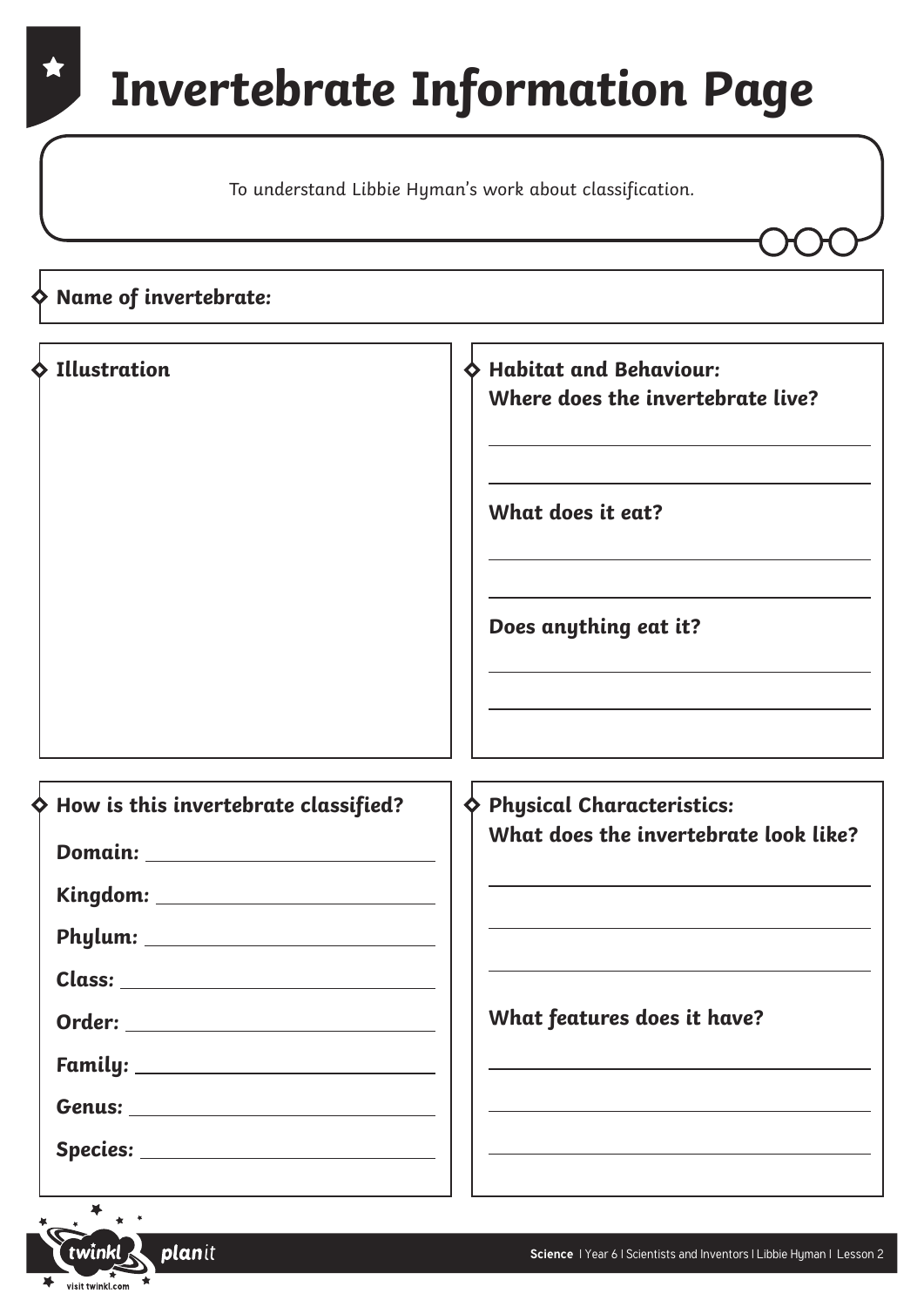## **Invertebrate Information Page**

To understand Libbie Hyman's work about classification.

#### **Name of invertebrate:**

#### **Scientific name:**

**Illustration Habitat and Behaviour: Where does the invertebrate live? What does it eat? Does anything eat it? How is this invertebrate classified? Use the levels of the scientific classification system. Physical Characteristics: What does the invertebrate look like? What features does it have? How do these features help to classify it?**